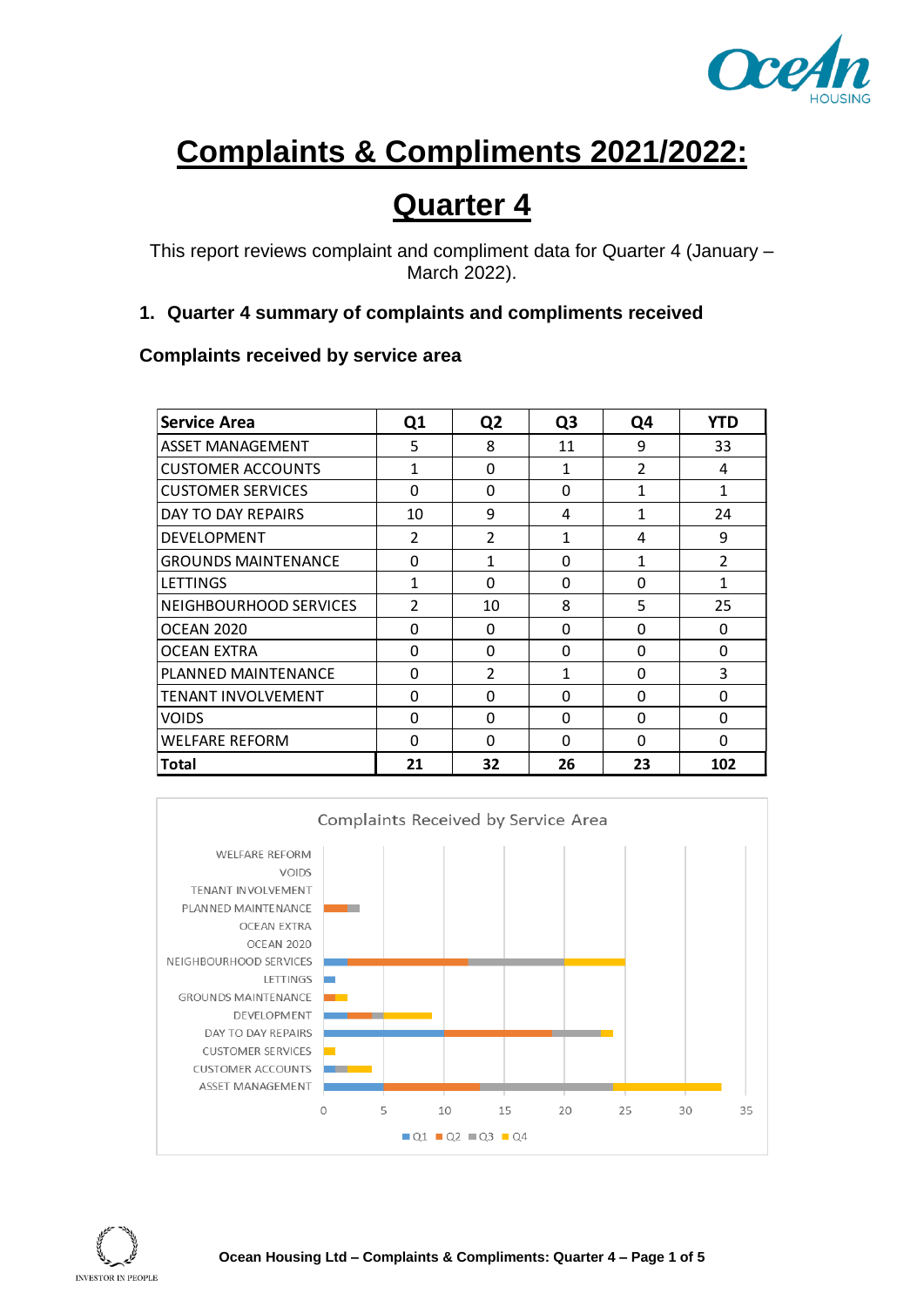#### **2. Stage 1 Complaints**

There were 23 complaints received during Quarter 4, which is a small decrease from the 26 complaints received in Quarter 3, 2021-2022 and a continuation of similar complaint recording levels seen throughout the year.

There were a total of 102 stage 1 complaints recorded in 2021-22 which is a 17% reduction on the number recorded in 2020-21.

#### **Complaints by category**

| <b>Complaint Category</b> | Q1 | Q <sub>2</sub> | Q3 | Q4 | YTD |
|---------------------------|----|----------------|----|----|-----|
| <b>ASB</b>                |    |                |    |    | 6   |
| COMMUNICATION             |    |                |    | 10 | 24  |
| <b>PROCEDURES</b>         |    |                | 12 |    | 25  |
| <b>STAFF COMPLAINT</b>    |    |                |    |    |     |
| <b>TIMELINESS</b>         |    | 6              | 6  |    | 16  |
| <b>WORKMANSHIP</b>        |    |                |    |    | 22  |
| Total                     | 21 | 32             | 26 | 23 | 102 |



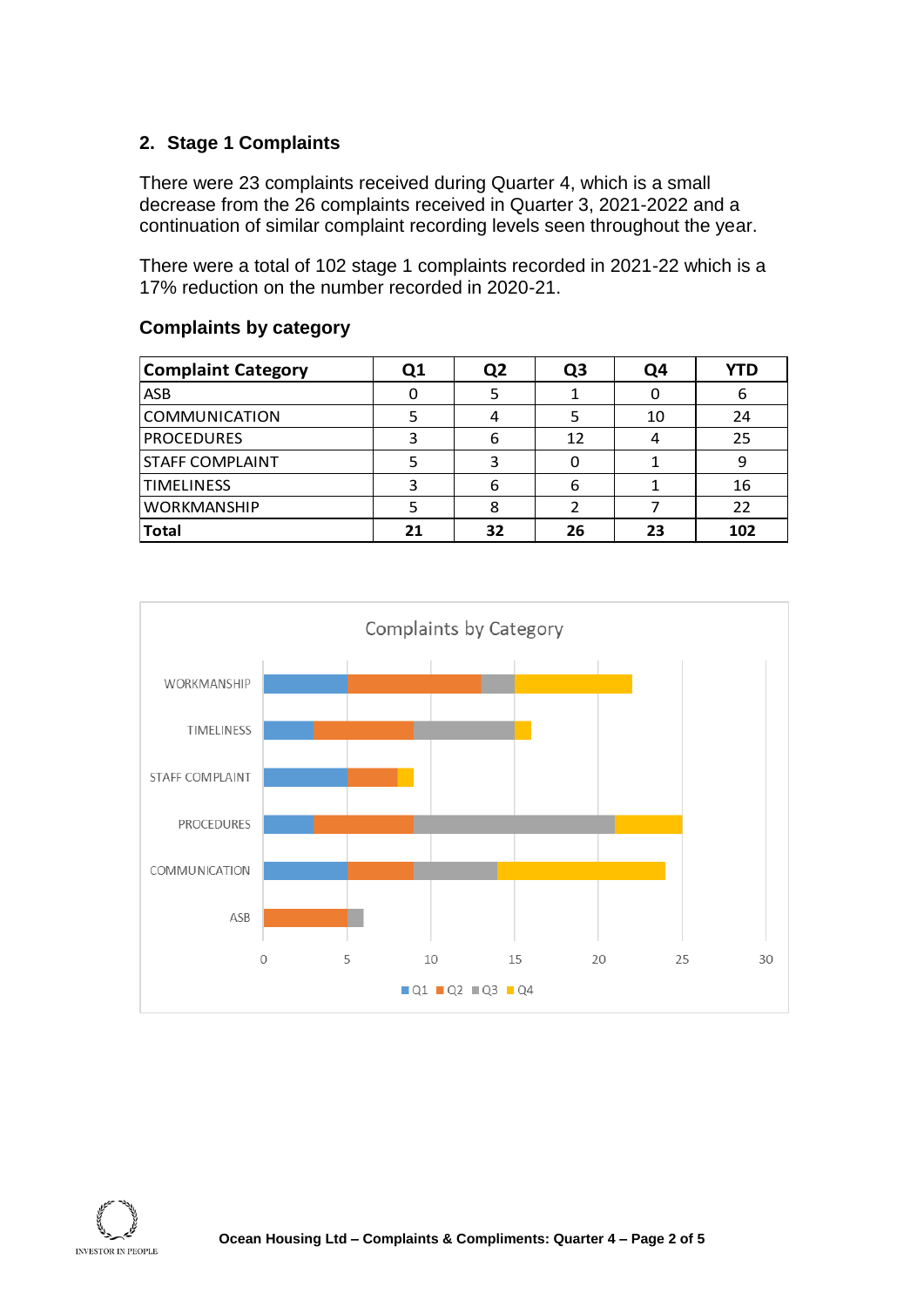#### **Complaint Outcome**

| <b>Complaint Outcome</b> | Q1 | Q <sub>2</sub> | Q <sub>3</sub> | Q4       | YTD |
|--------------------------|----|----------------|----------------|----------|-----|
| <b>WITHDRAWN</b>         | 4  | 2              |                | <b>ว</b> | 10  |
| <b>UPHELD</b>            | 6  | 15             | 12             |          | 39  |
| <b>PARTIALLY UPHELD</b>  |    |                | 5              |          | 18  |
| <b>NOT UPHELD</b>        | 6  | 11             | 8              | 9        | 34  |
| Ongoing                  | 0  |                |                |          |     |
| <b>Total</b>             | 21 | 32             | 26             | 23       | 102 |



32% of complaints were upheld in Q4, which is a decrease from the 48% of complaints upheld in Q3.

#### **3. Timeliness of complaint response**

| <b>Timeliness of complaint</b> | Q4 |
|--------------------------------|----|
| Withdrawn                      |    |
| Within service standard        | 15 |
| Outside service standard       |    |
| Ongoing                        |    |
| Total                          | 23 |

15 complaint responses were completed within our published timescale and 3 were withdrawn which equates to 82%. This is below our target of 90% however, 3 of the 4 complaints were extended to allow for further investigation to be completed.

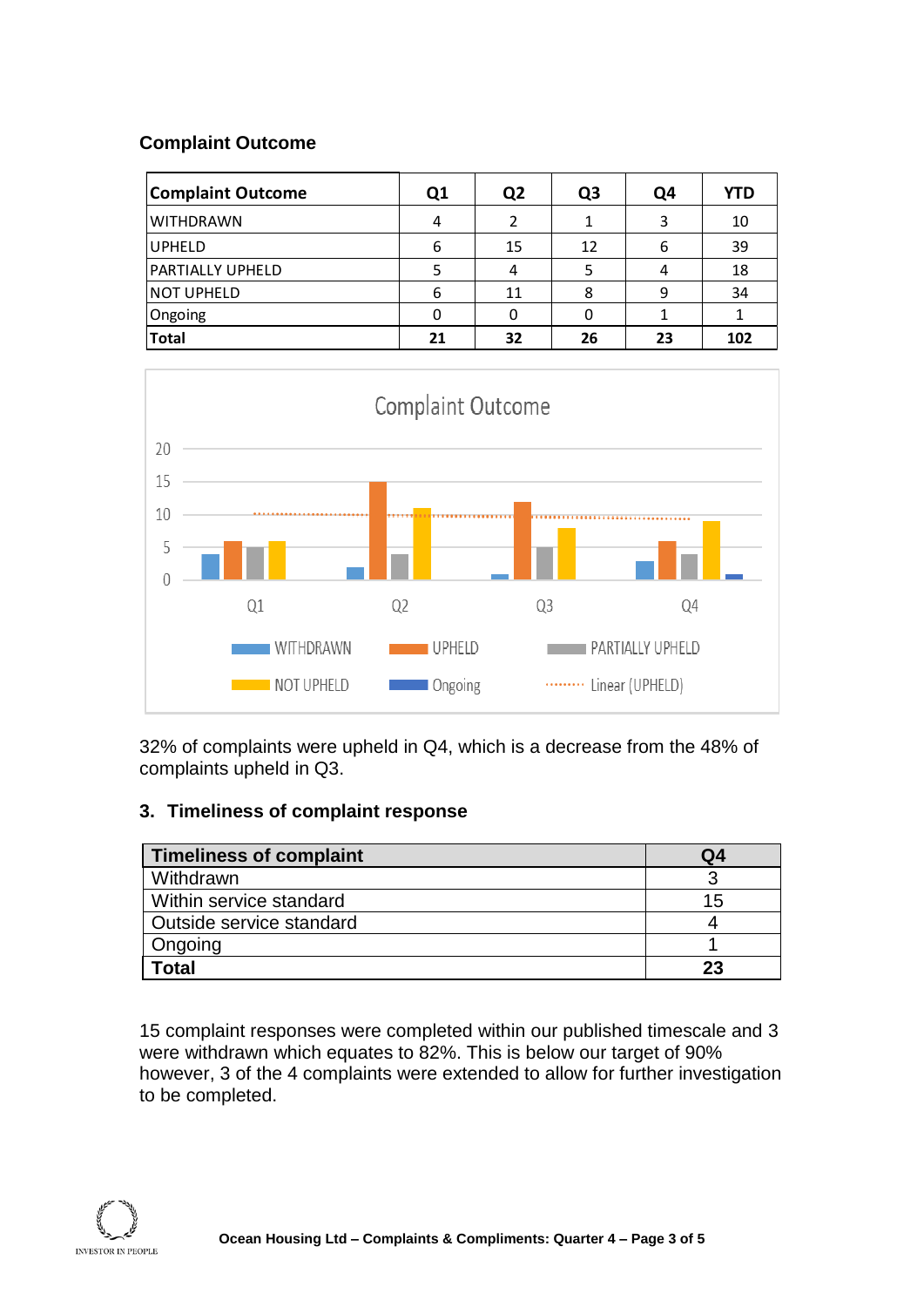#### **4. Complaint Investigation forms**

An example of some of the actions is listed in the table below.

| <b>Key Findings</b> | <b>Actions Taken</b>                              |
|---------------------|---------------------------------------------------|
| Poor communication  | Written apology and an explanation of the process |
| Poor communication  | Phone call and apology                            |

#### **5. Stage 2 Complaints**

Two complaints were escalated to Stage 2 during Quarter 4 which involved the following issues:

- Property condition
- Suggested data breach

#### **6. Housing Ombudsman Complaints**

We received one complaint referred from the Housing Ombudsman in this quarter that concerned the handling of the resident's reports of a suggested data breach and ASB.

#### **7. Compliments**

There were 36 compliments received during Quarter 4. This a small decrease from the 40 compliments received in Q3, 2021/2022.



The common formats our customers use to give compliments are shown in the graph below.